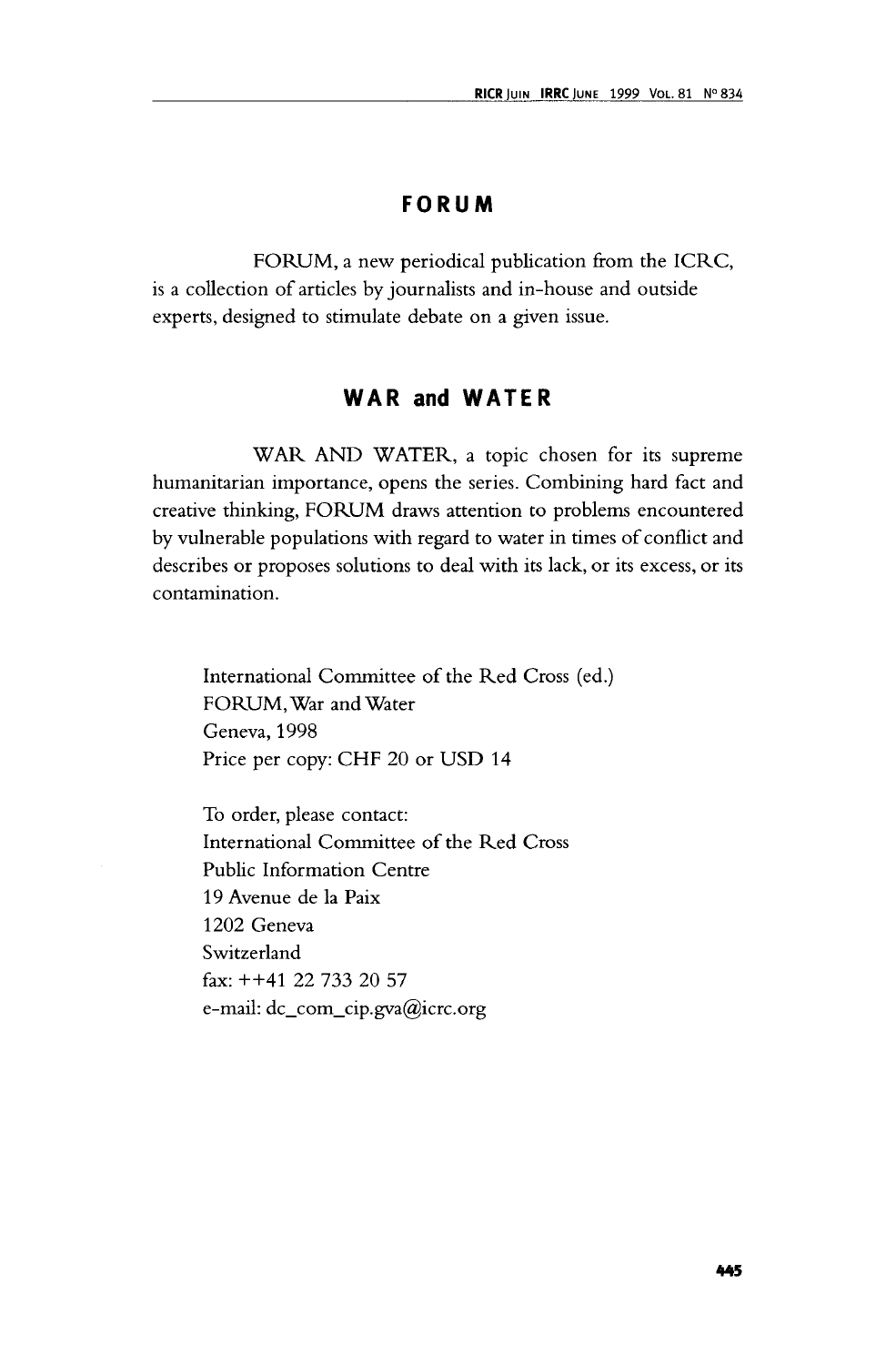

# **Information aux auteurs et lignes directrices pour la presentation des manuscrits**

La rédaction de la Revue internationale de la Croix-Rouge invite les lecteurs à lui soumettre des textes sur des sujets en rapport avec faction, la politique ou le droit humanitaires, ainsi que sur toute question intéressant le Mouvement international de la Croix-Rouge et du Croissant-Rouge (voir la mission de la Revue en page 2 de couverture).

La publication ou non d'un manuscrit et la date de sa parution sont decidees par la rédaction de la Revue. Il est notamment tenu compte de l'originalité du travail et de la qualite scientifique de la demarche. Le cas échéant, le texte est soumis à un expert pour avis.

Langue: le manuscrit peut être rédigé en langue française ou anglaise. La Revue publie les textes dans leur langue originale, avec un résumé dans l'autre langue.

**Longueur:** {'article ne doit pas depasser 20 pages imprimées (environ 8 000 mots). Le compte rendu d'un livre comptera au maximum trois pages imprimees (environ 1 000 mots). — L'auteur d'un article est invité à en fournir un résumé de 100 a 200 mots, selon la longueur de 1'original.

**Notes de bas de page:** la redaction invite les auteurs à maintenir le nombre et la longueur des notes de bas de page au minimum nécessaire à la compréhension du texte, a I'identification des sources utilisées et à l'intérêt bibliographique. Les notes sont numérotées de manière consécutive, du début à la fin du texte.

### **References bibliographiques:**

**aj ouvrage:** nom de l'auteur, titre de I'ouvrage, édition (p. ex., 2ª édition), éditeur, lieu et année de publication, page(s)

**b) article d'un periodique ou d'un ouvrage collectif**: nom de l'auteur, titre de I'article et · périodique : nom du périodique, volume, année, page(s)

• ouvrage collectif: nom des redacteurs responsables (eds.), titre de la publication, éditeur, lieu et année de publication, page(s)

La rédaction souhaite recevoir les manuscrits sous forme de textes papier accompagnés d'une disquette, ou par e-mail, avec copie papier envoyée par poste ou par fax. L'auteur est invité à envoyer son texte dans un des formats suivants:

**WordPro Millennium ou 97 Word 6.0,95 ou 97**

**Notice biographique**: une information biographique de deux ou trois lignes doit accompagner I'article propose.

La Revue se réserve le droit de réviser la forme des textes. Les manuscrits, publiés ou non, ne sont pas rendus. L'auteur d'un article publié reçoit des tirés-à-part de sa contribution.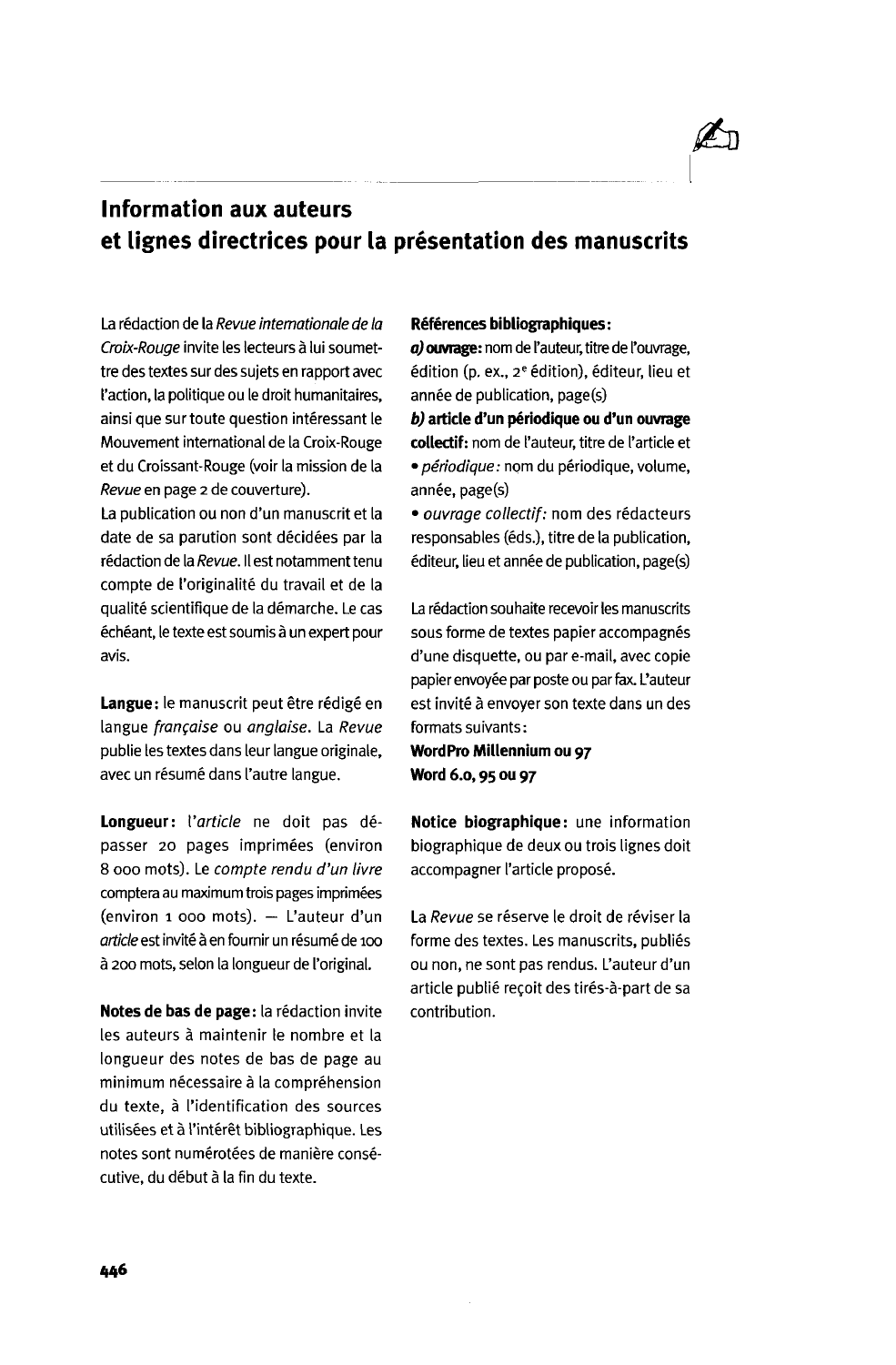# **Information for authors and guidelines for the submission of manuscripts**

The International Review of the Red Cross invites readers to submit articles on subjects relating to humanitarian action, law or policy or any issue of interest to the International Red Cross and Red Crescent Movement (see Mission of the Review on the inside front cover).

The decision whether or not to publish a text in the Review is taken by the editor, who also determines the date of publication. The main criteria applied are originality and academic standard. If necessary, an expert opinion will be sought.

**Language:** Manuscripts should be submitted in either French or English. Texts are published in the original version together with a summary in the other language.

**Length**: Articles should be no longer than 20 printed pages (around 8,000 words). Book reviews should not exceed three printed pages (around 1,000 words). Authors of articles are kindly asked to provide a summary, comprising 100 to 200 words, depending on the length of the original.

**Footnotes:** Authors are requested to keep the number and length of footnotes to the minimum necessary for ensuring comprehension of the text, and for indicating the sources used and relevant literature. Footnotes should be numbered consecutively from the beginning of the manuscript.

### **Bibliographical references:**

**(a) Books:** author's name, title of book, edition (for example, 2nd ed.), publisher, place and year of publication, and page(s) referred to; **(b) Articles in periodicals or collective publications:** author's name, title of the article and, in the case of:

• periodicals: name of periodical, volume, year, and page(s) referred to;

• collective publications: names of editors (eds), title of publication, publisher, place and year of publication, and page(s) referred to.

Manuscripts should be sent to the Review on paper together with a copy on diskette, or by e-mail, in which case a paper copy should also be sent by post or fax. Authors are invited to submit texts in one of the following word-processing programmes:

**WordPro Millennium or 97 Word for Windows 6.0,95 or 97**

**Biographical notes:** Articles submitted for publication should be accompanied by two to three lines of biographical information on the author.

The Review reserves the right to edit articles. Manuscripts, whether or not accepted for publication, will not be returned. Authors of published articles will receive off-prints of their contributions.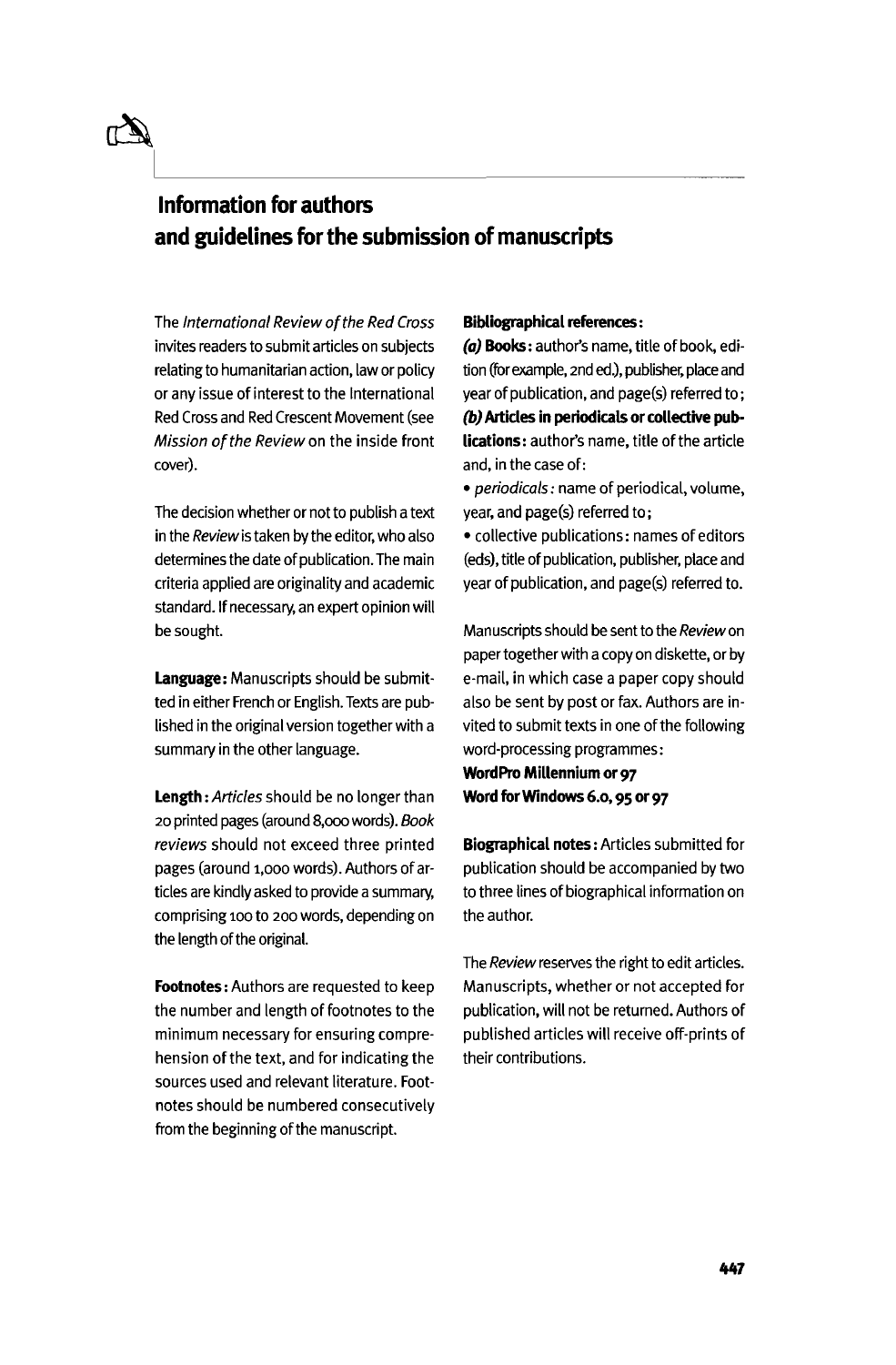La Revue internationale de la Croix-Rouge/ International Review of the Red Cross paratt quatre fois par an, en mars, juin, septembre et decembre. Elle publie des textes en langue francaise ou en langue anglaise, accompagnés d'un résumé dans l'autre langue.

Les articles de la Revue sont également accessibles sur le site Web du CICR: http://www.cicr.org - rubrique « publications/périodiques»

**Redacteuren chef:** Hans-Peter Gasser **Editor**: Hans-Peter Gasser

### **Adresse:**

Revue intemationale de la Croix-Rouge Avenue de la Paix 19 CH-1202 Genève, Suisse T (++4122) 734 60 01 F (++4122) 733 20 57 **e-mail:** review.gva@icrc.org

#### **Prix de I'abonnement annuel**:

USD 30/ CHF 40/ Euro 25 **Numéro individuel:** USD 8/CHF12/Euro 7.50 The International Review of the Red Cross/ Revue intemationale de la Croix-Rouge is published four times a year, in March, June, September and December. The Review publishes articles in French or in English, with a résumé in the other language.

Articles appearing in the Review are also accessible on the ICRC Web site: http ://www.icrc.org- heading "publications/periodicals"

### **Address:**

International Review of the Red Cross Avenue de la Paix 19 CH-1202 Geneva, Switzerland T (++4122) 734 60 01 F (++4122) 733 20 57 **e-mail**: review.gva@icrc.org

### **Annual subscription rate:**

US Dollars 30 / 40 Swiss francs/ Euro 25 **Single copy:** US Dollars 8/ 12 Swiss francs/ Euro 7.50

**Conception graphique / Design**: Kohler & Tondeux Atelier de Création Graphique Genève

**Impression / Printing:** Atar Roto Presse SA Genève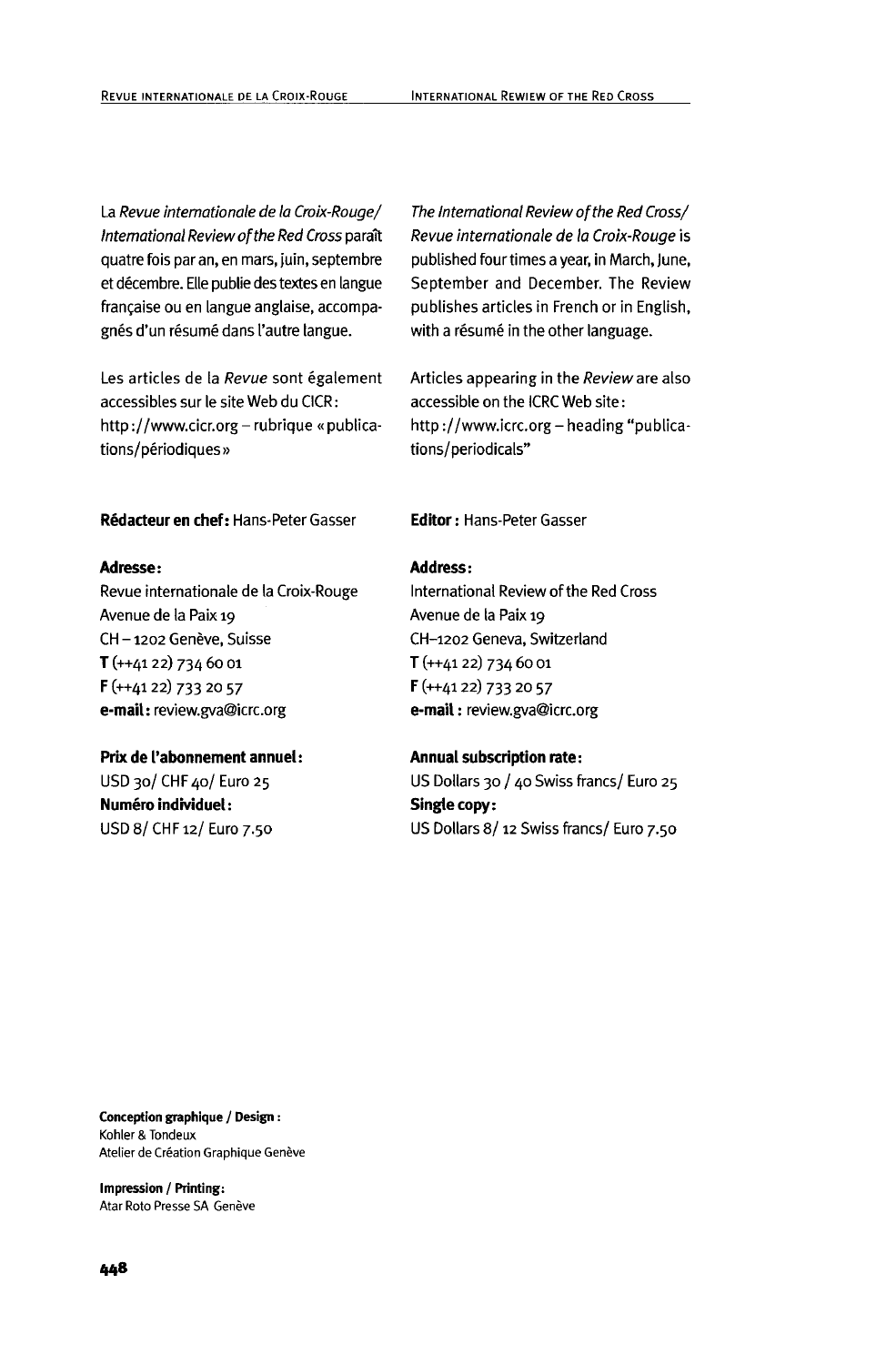# **Comite international de la Croix-Rouge**

Organisation impartiale, neutre et independante, le Comité international de la Croix-Rouge (CICR) a la mission exclusivement humanitaire de protéger la vie et la dignité des victimes de la guerre et de la violence interne, et de leur porter assistance. II dirige et coordonne les activites internationales de secours du Mouvement dans les situations de conflit. Il s'efforce également de prevenir la souffrance par la promotion et le renforcement du droit et des principes humanitaires universels. Créé en 1863, le CICR est a I'origine du Mouvement international de la Croix-Rouge et du Croissant-Rouge.

# **International Committee of the Red Cross**

The International Committee of the Red Cross (ICRC) is an impartial, neutral and independent organization whose exclusively humanitarian mission is to protect the lives and dignity of victims of war and internal violence and to provide them with assistance. It directs and coordinates the international relief activities conducted by the Movement in situations of conflict. It also endeavours to prevent suffering by promoting and strengthening international humanitarian law and universal humanitarian principles. Established in 1863, the ICRC is at the origin of the International Red Cross and Red Crescent Movement.

**CORNELIO SOMMARUGA** president President

ERIC ROETHLISBERGER vice-president permanent permanent Vice-President

ANNE PETITPIERRE vice-présidente Vice-President

RENEEGUISAN PAOLO BERNASCONI LLSELOTTE KRAUS-GURNY SUSY BRUSCHWEILER JACQUES FORSTER JACQUES MOREILLON RODOLPHE DE HALLER DANIEL THÜRER JEAN-FRANCOIS AUBERT GEORGES-ANDRE CUENDET ERNST A. BRUGGER JEAN-ROGER BONVIN **JAKOB NÜESCH** PETER ARBENZ ANDRE VON MOOS OLIVIER VODOZ GABRIELLE NANCHEN JEAN DE COURTEN